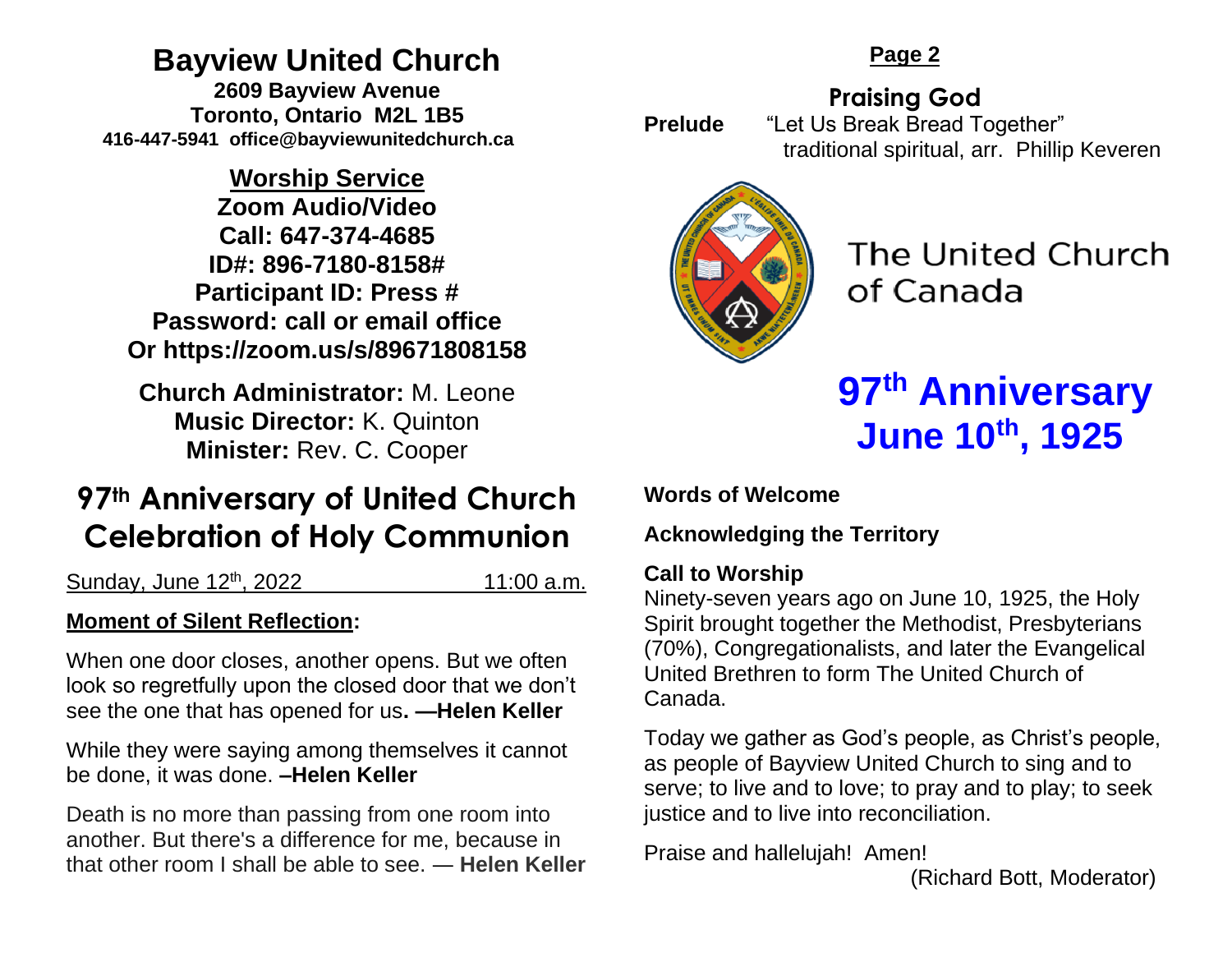**Opening Prayer (together)** 

**Creator, it is indeed a privilege to worship You today like Your people have for many years. Like us, they faced struggles and difficulties. They laughed, they cried, they prayed, they sang, they worshipped and ate together. One of the biggest challenges and changes they faced was deciding to join with others to form The United Church of Canada 97 years ago. May we, like them, find the courage to face uncertainties, the faith to seek a new vision and feel the assurance of Your love and presence with us. Amen.**

**Affirmation of Faith (unison) We are not alone, We live in God's world. We believe in God; Who has created and is creating, Who has come in Jesus, the Word made flesh. To reconcile and make new, Who works in us and others by the Spirit. We trust in God. We are called to be the Church: To celebrate God's presence, To live with respect in creation, To love and serve others, To seek justice and resist evil, To proclaim Jesus, crucified and risen, Our judge and our hope. In life, in death, in life beyond death, God is with us. We are not alone. Thanks be to God.**

#### **Page 4**

**Hymn (331)** "The Church's One Foundation" vs. 1 & 2

1 The church's one foundation is Jesus Christ our Lord;

we are his new creation by water and the Word; from heaven he came and sought us that we might ever be

his living servant people, by his own death set free.

2 Called forth from every nation, yet one o'er all the earth;

one charter of salvation: one Lord, one faith, one birth.

One holy name professing and at one table fed, to one hope always pressing, by Christ's own Spirit led.

# **Listening for God's Word**

**Hebrew Scripture** Psalm 138 M. Kitagawa (A song of thanksgiving and reasons for praise.)



June 10, 1925 - Inaugural worship Mutual Street Arena, Toronto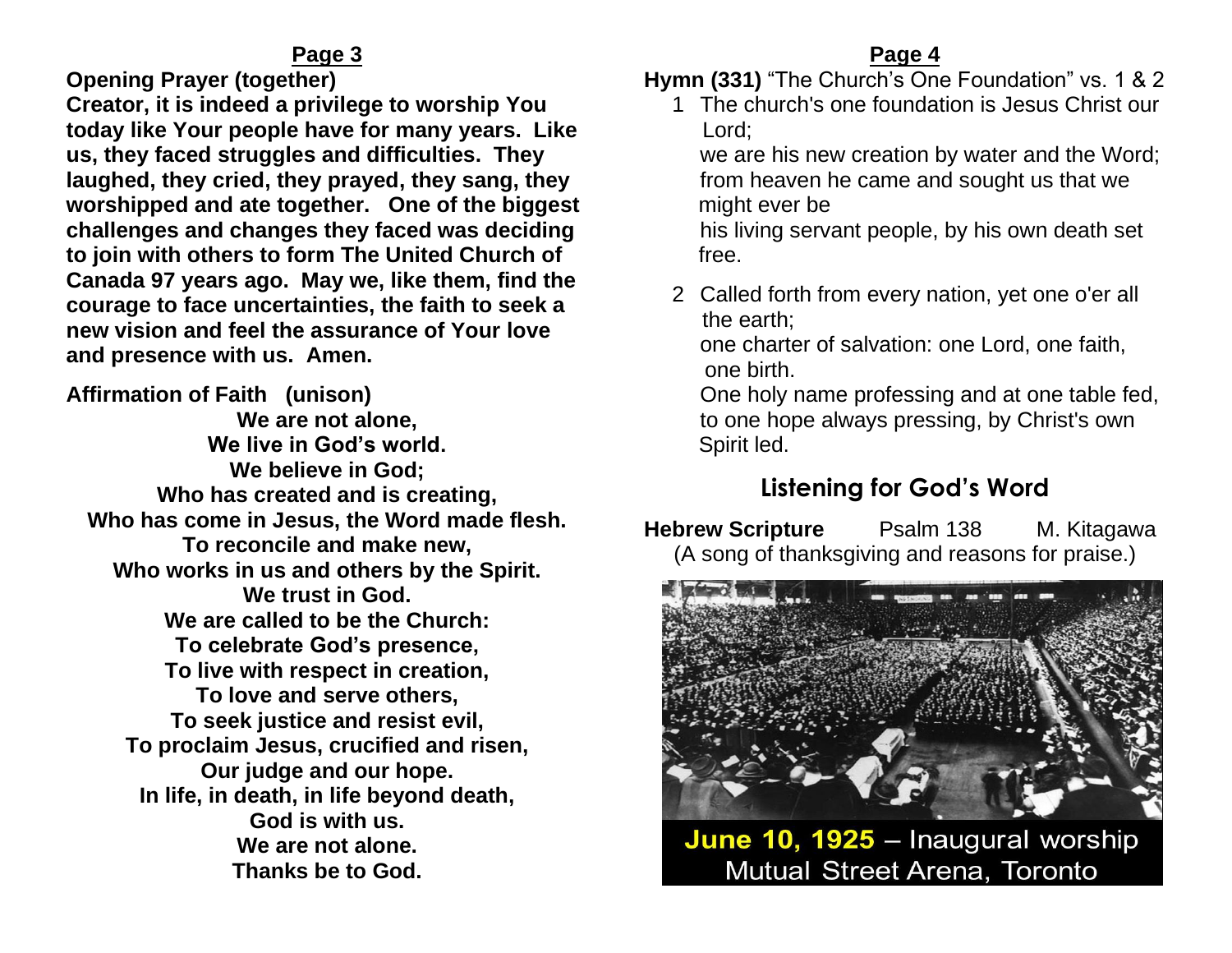**Solo** "How Firm a Foundation" "K", John Rippon Welsh folk melody P. Tibbles Cookson, Mezzo Soprano

**Sermon** "Celebrating 97 Years"Rev. Cooper

# **Celebration of Holy Communion**

**Invitation to the Table** Rev. Cooper and M. Kitagawa One: People of faith, welcome to this table of

blessings!

- **All: We seek to be fed and nurtured.**
- One: People of faith, bring your doubts and fears and leave them at this table.
- **All: Christ meets us here and accepts each one of us just as we are.**

One: Let us satisfy our hunger and deepen our faith.

**Hymn (480)** "Let Us Break Bread Together" vs.1,2,3

- 1 Let us break bread together on our knees, let us break bread together on our knees. **When I fall down on my knees with my face to the rising sun, Oh, Lord, have mercy on me.**
- 2 Let us drink wine together on our knees, let us drink wine together on our knees. **R**
- 3 Let us praise God together on our knees, let us praise God together on our knees. **R**

**Eucharist Prayer** Rev. Cooper and M. Kitagawa One: God be with you.

**All: And also with you.**

One: Lift up your hearts.

# **Page 6**

**All: We lift them up to God.** One: Let us give thanks to the Lord our God. **All: It is right to give God thanks and praise.**

One: Let us celebrate the gift these elements represent: the gift of physical nurture and strength, the gift of spiritual insight and care, the gift of hope in the midst of despair, the gift of love which can answer all hatred.

#### **All: We come as individuals as we share community and we depart after partaking in the communion, as a body of believers.**

One: In the beginning, God's Spirit moved across the waters and called forth life from death and order from chaos. When God's people Israel were enslaved, God's Spirit led them forth to freedom and into a new land.

**All: At the baptism of our Lord, God's Spirit descended like a dove, blessing Him and guiding Him throughout His ministry. In the dark hours before His crucifixion, Jesus promised the gift of the Comforter, the Holy Spirit, to lead and guide us through the ages to come.**

One: On the day of Pentecost, God's Spirit came with the sound of a mighty wind and the appearance of tongues of fire. God filled the disciples with grace and power and sent them out to preach Good News to all people. Send now, O God, Your Spirit upon us and these gifts of bread and cup. May they enable us to remember the Holy One by whom our thirst is quenched and our hunger satisfied.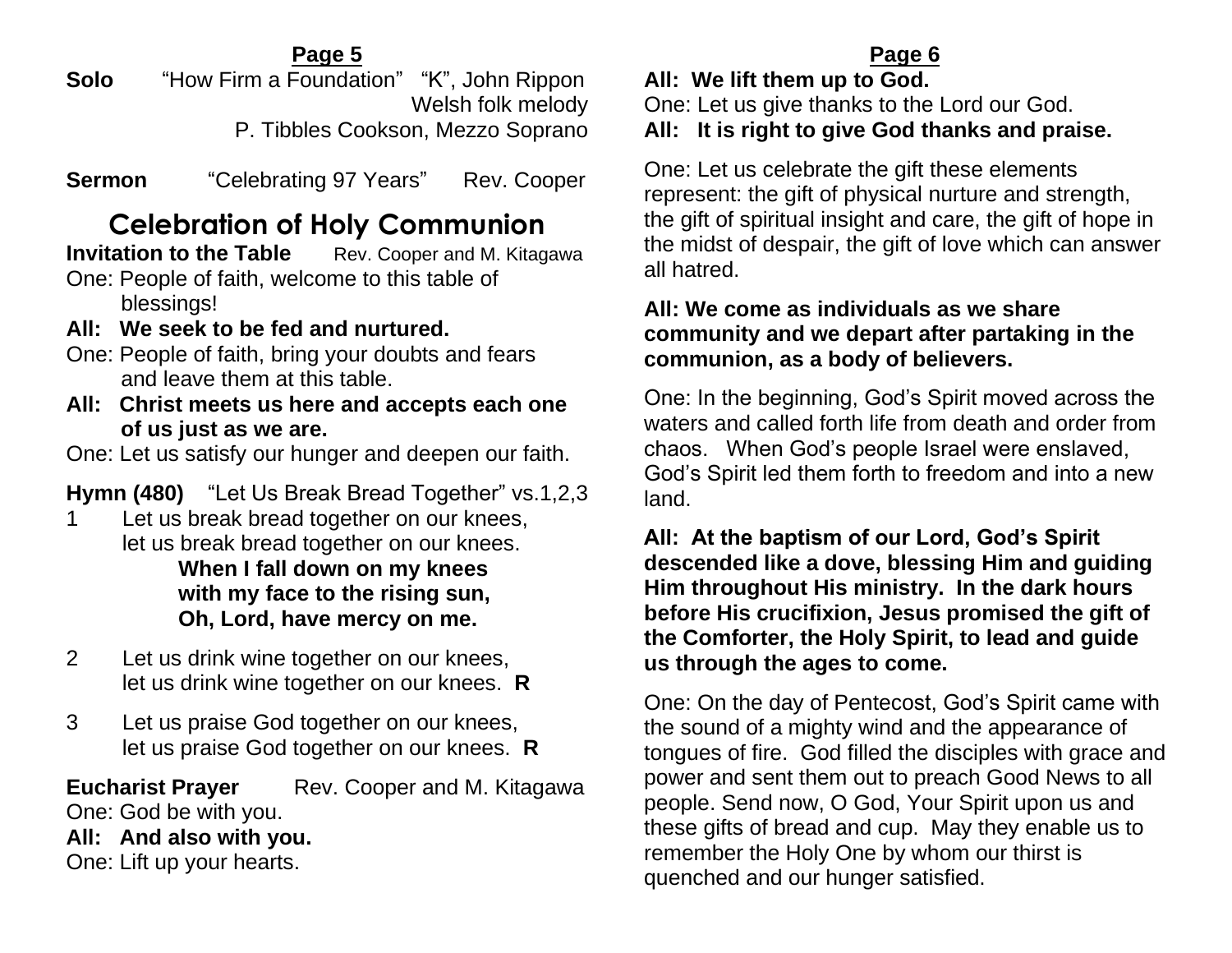**All: Help us as we gather at Your table to remember Your courageous love and the power of Your Spirit. Challenge and change us. Feed us with the bread of blessing and the cup of commitment.**

**The Words of Institution**  Rev. Cooper



## **Sharing the Bread and Wine**

(You are invited to eat some bread and drink a beverage.)

# **Post-Communion Prayer (together)**

**Life-giving God, wrap Your Spirit around us so that we may take nourishment, strength and hope from this table. Deepen our faith, increase our willingness to give and receive Your love. Send us forth with faith, hope and courage. Amen.**

**Hymn (375)** "Spirit, Spirit of Gentleness"

vs.1, 2, 4

 **Spirit, Spirit of gentleness, blow thro' the wilderness calling and free,**

#### **Page 8 Spirit, Spirit of restlessness, stir me from placidness, Wind, Wind on the sea.**

- 1 You moved on the waters, you called to the deep, then you coaxed up the mountains from the valleys of sleep; and over the eons you called to each thing: wake from your slumbers and rise on your wings. **R**
- 2 You swept thro' the desert, you stung with the sand, and you goaded your people with a law and a land; and when they were blinded with their idols and lies, then you spoke thro' your prophets to open their eyes. (**to verse 4)**
- 4You call from tomorrow, you break ancient schemes, from the bondage of sorrow the captives dream dreams,

 our women see visions, our men clear their eyes, with bold new decisions your people arise. **R**

# **Commissioning and Benediction**

May God, the Source of hope, fill you with all joy and peace by means of your faith in God, so that your hope will continue to grow by the power of the Holy Spirit. (Romans 15:13) And until we meet again, May God hold you in the palm of God's hand. (Irish Blessing)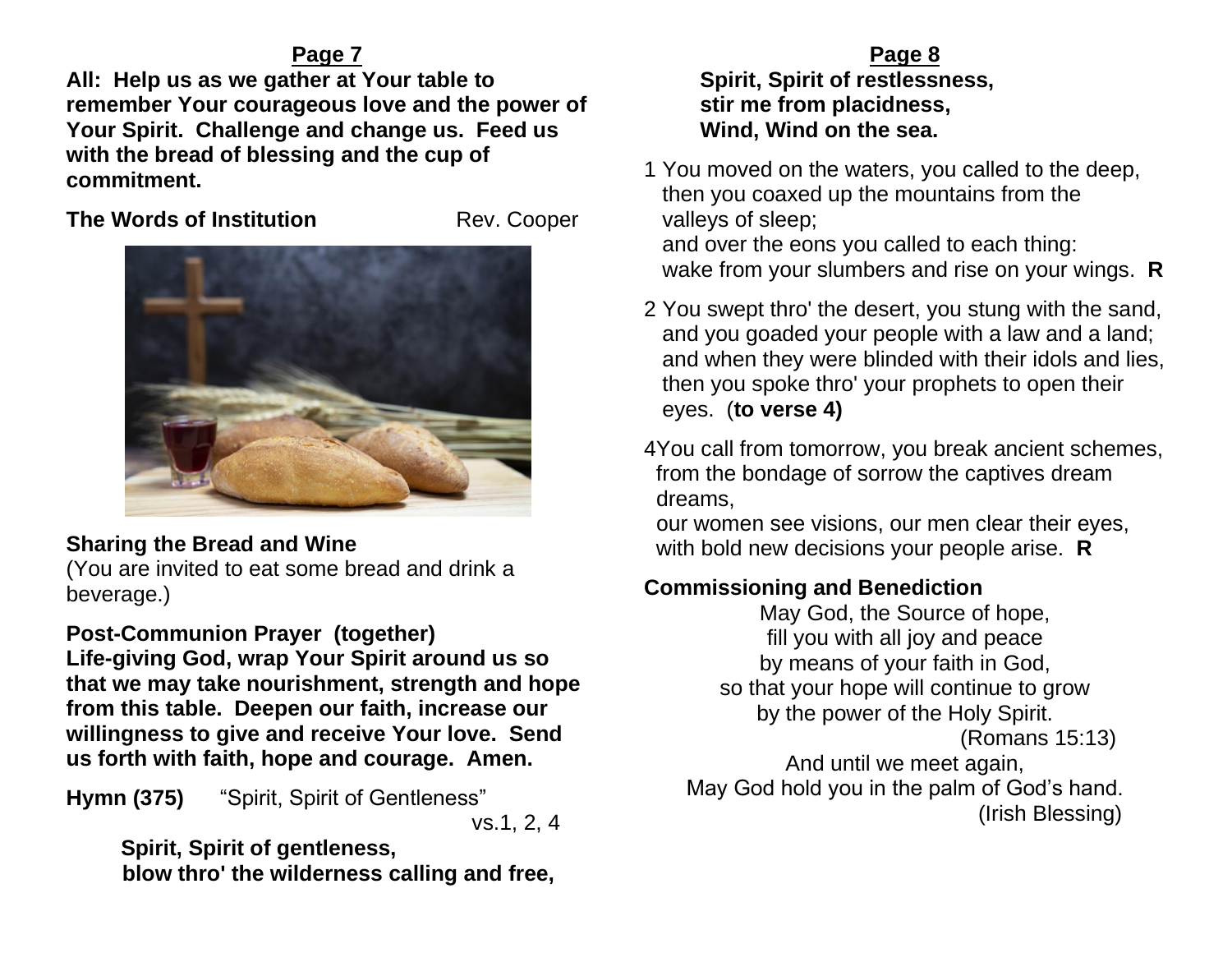**Choral Amen (884)** "You Shall Go Out with Joy"  **(repeat once)** 

> You shall go out with joy and be led forth with peace; the mountains and the hills will break forth before you; there'll be shouts of joy, and all the trees of the field will clap, will clap their hands!

And all the trees of the field will clap their hands, (clap, clap) the trees of the field will clap their hands, (clap, clap) the trees of the field will clap their hands (clap, clap) while you go out with joy. **(repeat)**

**Postlude** "How Firm a Foundation" Joseph Funk, arr. Cindy Berry **\* \* \* \* \* \* \* \* \* \* \* \* \* \* \* \* \* \* \* \* \*** 

**Thank you** for joining our Zoom audio/video worship service. May your hearts be touched with a spirit of peace and calm knowing God is always with you to guide, support and care for you.

**Many thanks** to J. Brooker, and R. Bloor for coordinating our Zoom audio and video service. Thanks to M. Kitagawa for reading our scripture and Communion liturgy. Thanks to K. Quinton, L. Lazar, and P. Tibbles Cookson for inspiring us with their music.

#### **Page 10**

**Today, Sunday, June 12th ,** Worship celebrating the 97<sup>th</sup> Anniversary of the United Church and the sacrament of Holy Communion. You are invited to have a piece of bread or cracker with a beverage and together we will share the Lord's Supper.

**Sunday, June 19th ,** Father's Day and Indigenous Sunday.

**Sunday, June 26th -** Canada Day Service and Promotion Sunday. **This will be an in-person service and Zoom audio-video service.** There will be a light lunch provided.

**Children's Summer Camp:** BUC is happy to provide \$200.00 (each) towards the cost of a camp experience for young people who wish to attend Sparrow Lake Camp or any other United Church or Christian camp this summer. If interested, please speak to K. Shikaze.

**Korean Peace Appeal:** In 1953, North and South Korea signed an armistice but a peace treaty has not been established. The war is not over. The **Korean Peace Appeal** is a global campaign to collect 100 million signatures by 2023, the  $70<sup>th</sup>$  anniversary of the armistice.

The National Council of Churches in Korea has challenged the United Church to add **Ten Thousand Signatures by the summer of 2022.** Please go to united-church.ca and click on Sign the Petition and add your name. If you do not have access to the internet perhaps a family member or friend could do this for you. Thank you for your support!